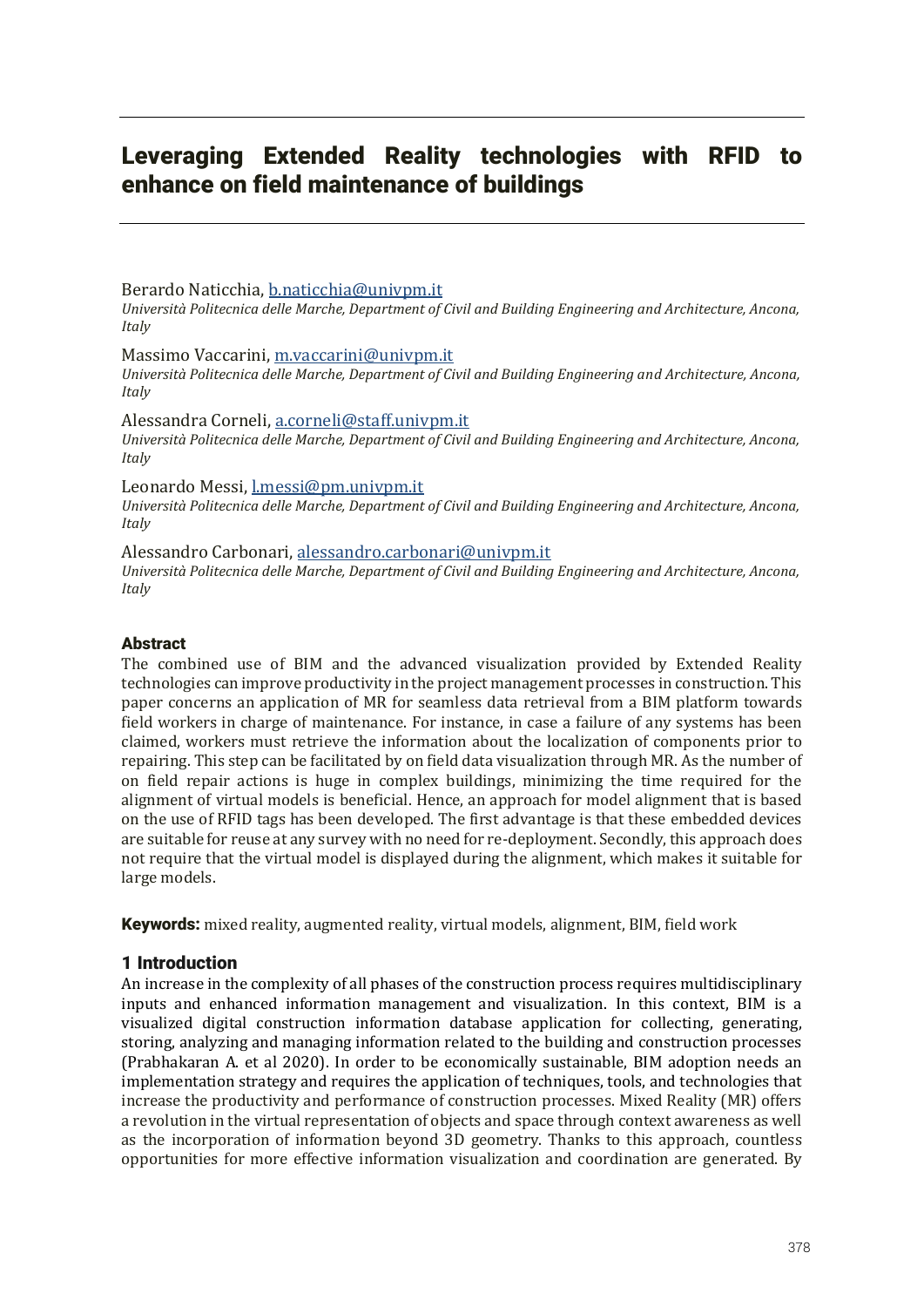using MR, a construction company can interact with the BIM information model on top of the physical space by either superimposing the different design options within the existing job site conditions or reading additional information which does not exist in the real world (Alizadehsalehi S. et al 2019). This is expected even to lead towards the development of a distributed collaborative environment, where each participant will see the constructed model as overlay to the construction scene from an individual perspective. Manipulations of one participant could be transferred directly to all others, too, thus realizing a cooperatively work scenario (Blank C. et al 2015; El Ammari et al 2019). Such an improved collaboration would determine a lot of benefits in the AEC domain, including the Facility Management (FM) area.

The target of the solution showcased in this paper is to improve the efficiency of the data exchange and facilitate on-field visualization of information in the functions related to operation, maintenance and repair of built assets, that is a very common concern in FM (Cotts et al 2010). It includes both regular maintenance and replacement or changes of building sub-systems and components. In these situations, field workers usually need to focus on the real facility components and locate those ones in need for repairing. Also, they should retrieve additional information with less time-consuming model navigation before checking failures in the system. The easier and quicker these operations are the better the overall process efficiency. As a result of the adoption of MR, service orders can be accomplished directly at the first on field survey. However, some preliminary procedures are required, such as an accurate alignment of virtual models over the physical environment.

The main research objectives we want to tackle in this paper is how MR can be exploited to support the augmented display of real assets on-field for the purpose of repair in maintenance processes. The second objective concerns an approach for seamless alignment of the virtual model over the real one. As reported in the next section, this is usually performed by means of markers deployed and visible in the asset. In case these markers are affected by building layout changes, they must be rearranged through an additional effort. In order to overcome this drawback, in this paper an alignment approach based on the use of RFID tags and commercial handheld devices is suggested. The tags endure spatial rearrangements of buildings and can be kept embedded over the whole lifecycle.

#### 2 Literature Review

Extended Reality (XR) technologies have enormous potential to improve AEC efficiency and productivity. XR is a collective term which groups the whole spectrum of experiences between virtual environments and the real world, that is from Virtual Reality (VR), through Augmented Reality (AR), and finally to Mixed Reality (MR). In a VR environment, the participant-observer is totally immersed in, and able to interact with, a completely synthetic world (Milgram et al 1994). In both AR and MR, instead, virtuality and reality are combined, but in a different degree in the one and the other. AR is characterized by digital contents superimposed on the users' real surroundings, whereas MR totally integrates them, so that users can interact with both digital and real contents, and these elements too can interact (Flavián et al 2019).

Examples of collaboration enhanced by XR are reported by several research studies. In (Muhammad et al 2019), the authors explore the applicability of VR technology for improving communication between the different actors (e.g., construction manager, site engineer, jobsite layout planner, contractor, etc. involved in the construction jobsite organization. In (Riexinger) et al 2018), the authors focus on MR solutions for inspection tasks, carried out by workers and stakeholders both individually as well as in collaboration with others. In (El Ammari et al 2014), the authors propose an MR-based framework to support collaboration between on-site and backoffice personnel during inspection tasks for facilities maintenance. Addressing the activities involved within the Facility Management (FM) poses many challenges (Ibrahim et al 2017). To cite a few, retrieving on-site data, managing work orders, localizing components and accomplishing maintenance works are just some of the many issues to be addressed by facility managers. In order to successfully apply XR technologies in the field of FM, the full integration between reality and virtuality, which characterizes MR, is required. In fact, an MR headset with its capability of overlaying virtual and real world represents a powerful tool for the direct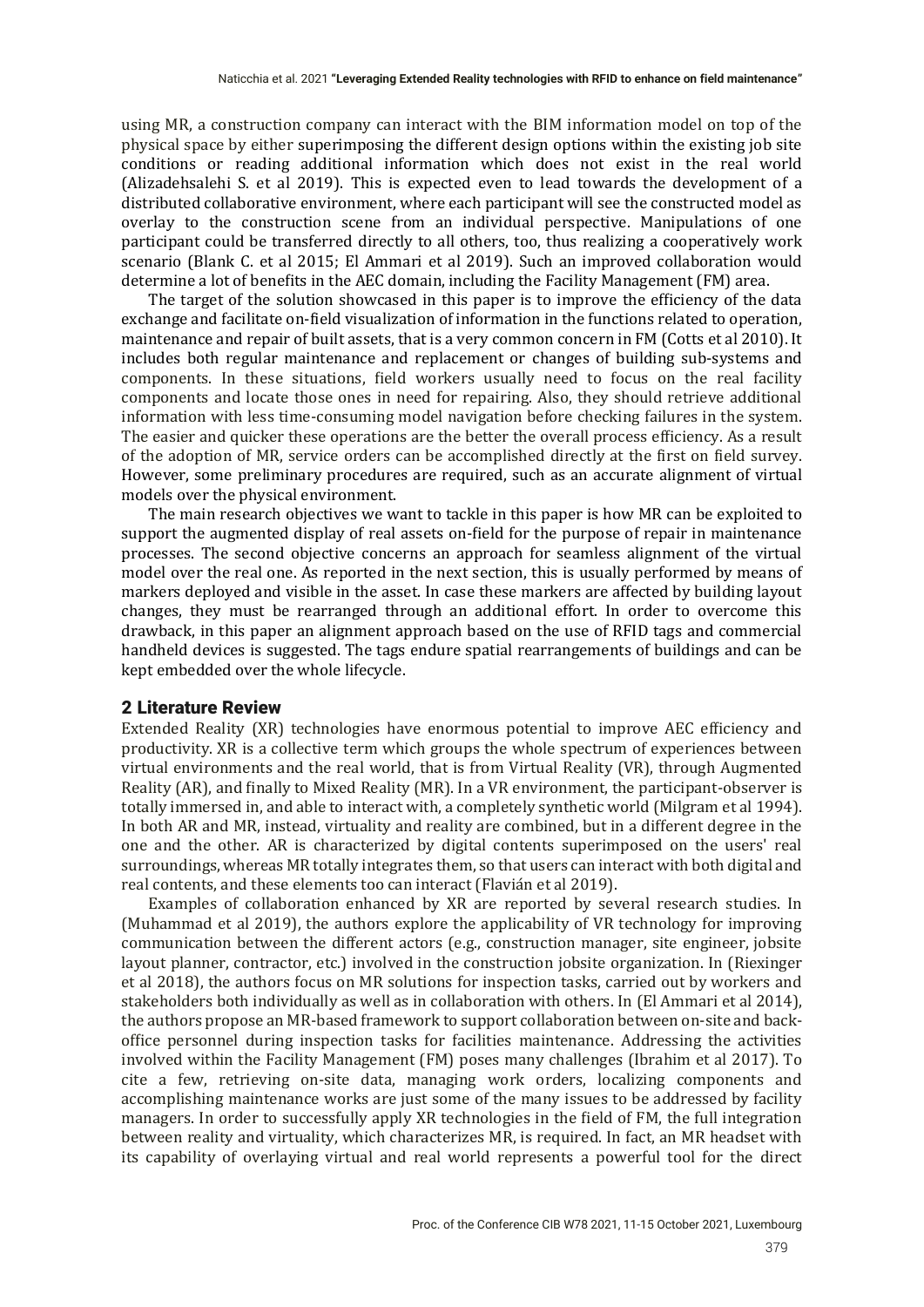visualization of on-site information and then overlaying it on the object undergoing maintenance work (Naticchia et al 2020). The users' perception of the real environment can be improved by showing information that users cannot directly acquire otherwise (Wang et al 2004). In this way, field workers will visualize maintenance data and repair requests even on-site, allowing them to interact with the virtual models and real assets. Currently, the technological developments that can truly generate pure mixed realities are the holographic devices Microsoft HoloLens and Magic Leap, which integrate virtual and real objects in a real-time display.

One essential requirement to use MR technology for on-site FM purposes is the correct alignment of the virtual BIM model, so that it perfectly matches with its physical counterpart (Huang et al 2020). Some applications (e.g., SketchUp Viewer, Trimble Connect) support model alignment functions. Model alignment can be carried out manually, but it takes a considerable amount of time and effort, and often results in inaccurate outcomes. Also, a virtual BIM model can be aligned to its real counterpart by retrieving the observer's position from QR codes scanning. Such method can be implemented by exploiting AR engines (e.g., Vuforia SDK) for precisely and quickly localizing image targets in space. The QR-code-based method requires a QR code label model component to be inserted in the BIM model first, and then the same OR code label needs to be printed and affixed at the same location in the physical space. After scanning the affixed QR code label with the MR device, the model can immediately be aligned (Huang et al 2020). A commercial solution that supports both the above-mentioned alignment methods is, for example, Trimble XR10 for Hololens (Trimble Inc 2019). A distinction must be done between indoor and outdoor applications: whereas the first one cannot rely on GPS signal, the second one can apply GPS-rtk technology. In the case of indoor applications, two approaches for aligning virtual models through MR, i.e. the manual and the markers-based one, are depicted in Figure 1. The former method (Figure 1a) consists in aligning any two surfaces in the model with the corresponding ones in the reality. Then, a manual scaling and rotation of a cube for fine-tuning is required (Trimble Inc 2020a). This method produces a rough but acceptable alignment in case the entire model can be loaded for supporting the manual tuning by visually comparing reality and virtuality. The marker-based alignment method (Figure 1b) consists in aligning the BIM model on the basis of the user position, retrieved by scanning a real and visible marker having its virtual replica (Trimble Inc 2020b) and provided that the visual markers' positions be verified before each scanning. This method ensures a pretty good model alignment.





In this paper, a new approach for the alignment of virtual BIM models over reality is suggested. The workflow generated by this new method is then compared with the workflows of the approaches mentioned by existing literature, in order to clarify the advantages in terms of efficiency. The suggested solution is based on the use of embedded RFID tags, which can be kept embedded in building components, irrespective of building layout evolution, replacement of minor building components and systems due to regular maintenance. As compared with the manual alignment method, the new method can be applied even in case virtual elements have not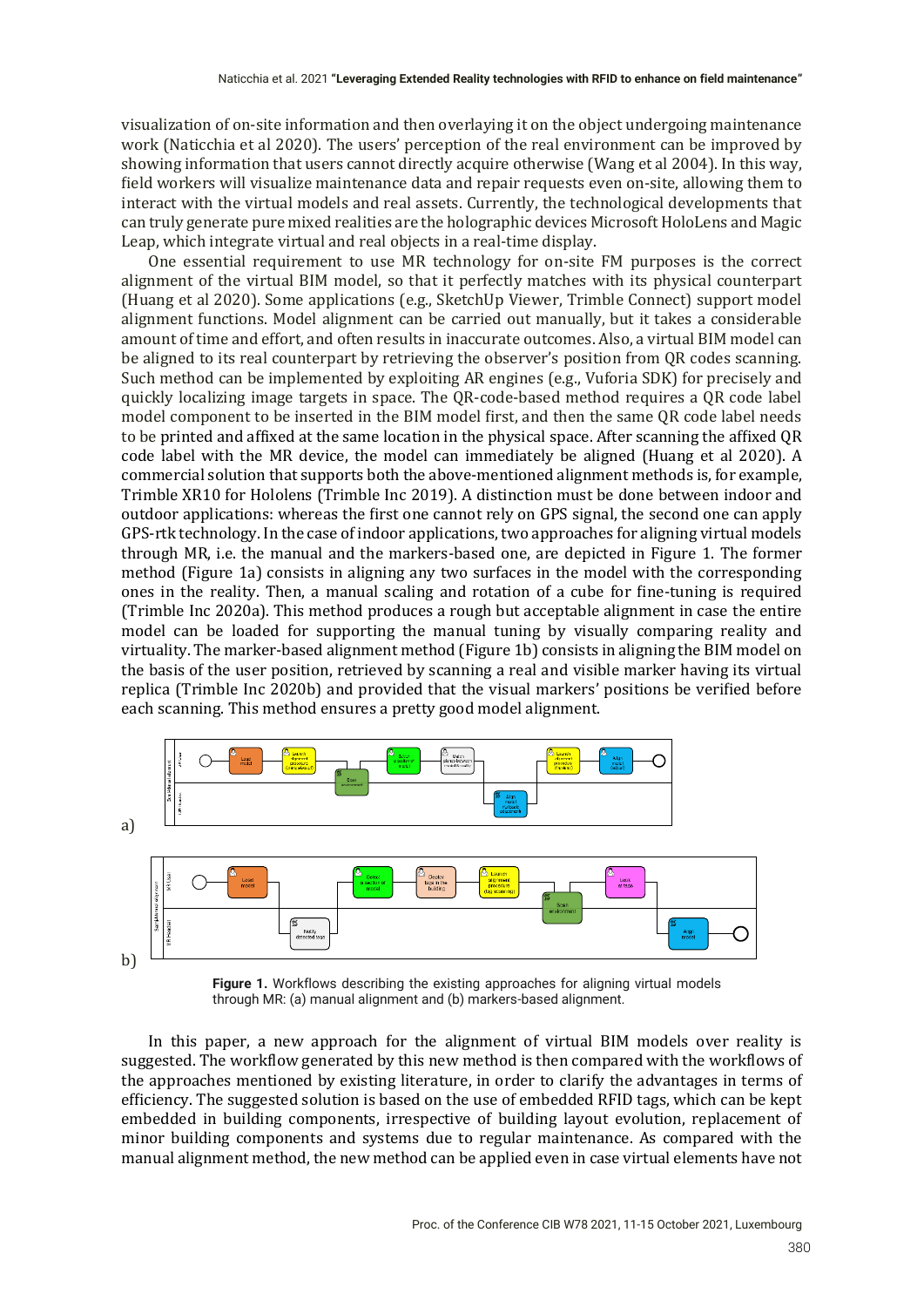their physical and stable counterpart in the real world. As compared with the marker-based, the new method is less demanding, because it does not require that QR code labels are preliminarily affixed in the building and made visible prior to every survey.

# 3 Methods

## **3.1 Motivations for improving the alignment method**

The alignment of virtual models over the real environment is a practice usually performed by means of manual alignment or markers. In the case of manual alignment, it is accomplished once that any component of the virtual model (e.g. the intersection between two walls) matches with the corresponding component in the physical world. Sometimes this is hard to achieve for several reasons. The first one is that the model must first be uploaded and visually roughly overlapped over the physical entities, which is hard in case of large and complex buildings. The second reason is that the reference component selected in the virtual model must be visible also in the real building, which could not be possible in case construction is in progress or in case it has been hidden by another (even temporary) component. On the other end, the use of visible markers asks for their deployment around the environment and the preliminary positioning of their corresponding virtual entities in the virtual model. This is usually done prior to every survey, as they could be lost over time due to layout changes or bad maintenance. For this reason, in this paper we check the possibility of using RFID tags to determine the workers' absolute position and relative location from building components. In addition, we propose an architecture that integrates mixed reality devices within a BIM platform, from which virtual models are retrieved. For the purpose of our paper, Microsoft Hololens was used as the MR tool.

## **3.2 Enhancing the workflow by means of on-field alignment using RFID tags**

As mentioned in section 2, MR technology can support on-field integration of reality and virtuality. But its application is conditioned upon the full-scale alignment of the virtual BIM model. The approach for model alignment reported in this paper realizes the workflow depicted in Figure 2. RFID tags and a handheld device  $(e.g., a smartphone)$  are integrated. The model alignment procedure is based on reading RFID tags which have been previously embedded in the building (e.g. during construction works execution or in the first on-site survey). The first two tasks in Figure 2 relative to the deployment of tags are performed just once. This improves any future alignment process both in terms of efficiency and quality of results.



**Figure 2.** Workflow describing a novel approach which integrates RFID tags and a handheld device in the alignment of virtual models through MR.

As a result of a comparison between the two workflows depicted in Figure 1 and the one depicted in Figure 2, several benefits are determined by the new method. Indeed and thanks to the use of RFID tags embedded in building components, the first two tasks of the first lane of the workflow depicted in Figure 2 must be performed just once, e.g. during the first on-field survey in the building. On any next on field surveys, only the remaining tasks in the second and third lanes must be performed. On the contrary, in the workflow in Figure 1b every task must be performed at any survey. This is due to the evidence that visual markers represent objects that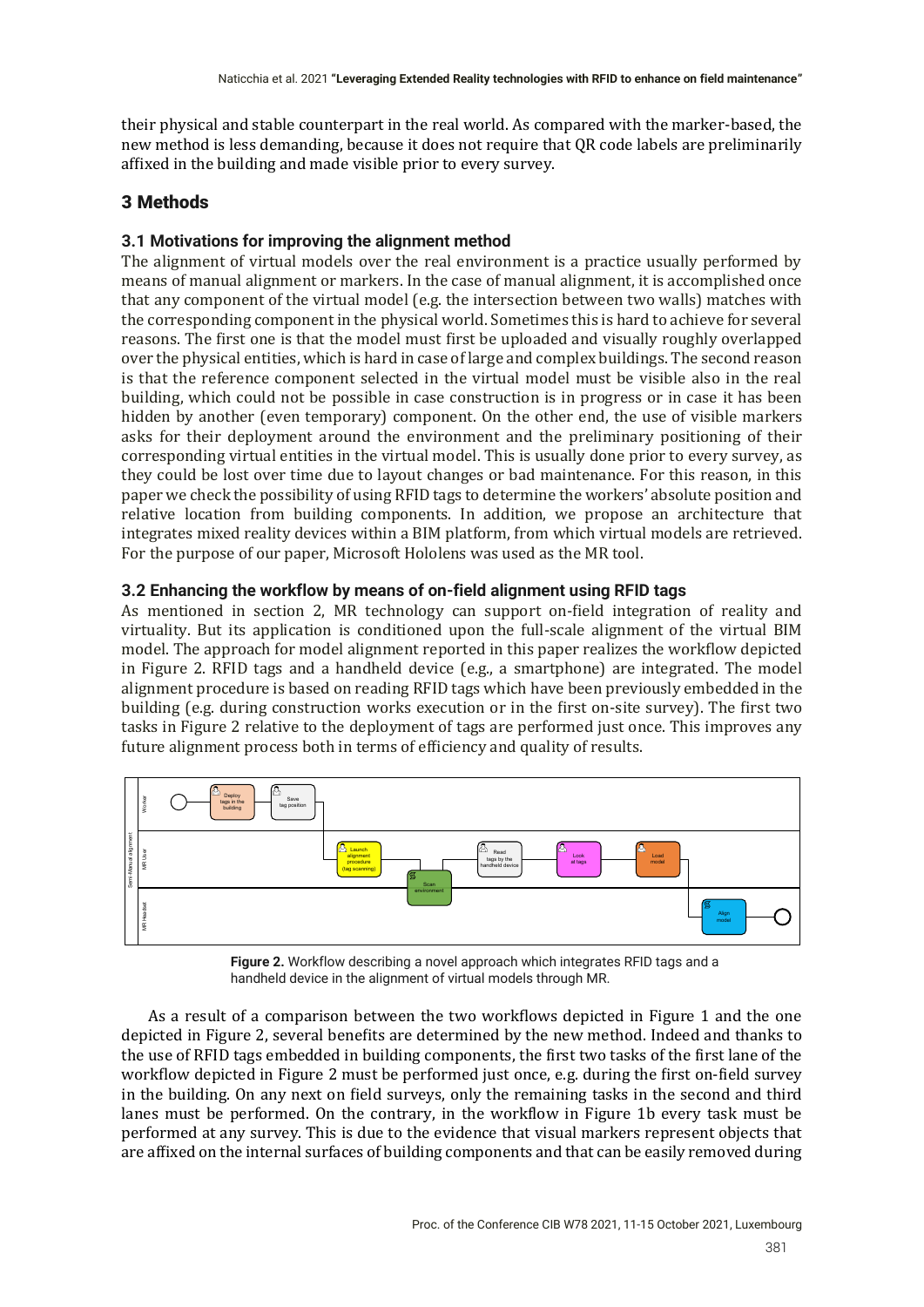the lifecycle of a building. Even more evident is the benefit of the RFID-based alignment procedure against the manual one. In this case, the adoption of RFID tags overtakes the need for having the virtual counterpart of a real element always visible.

#### **3.3 Architecture of the platform**

The layered architecture of our WeBIM platform (PRIN 2017) is a CDE solution compliant with "BIM according to the ISO 19650 series" and enables the development of a federated information model (BS EN ISO 19650-1). It is supposed to manage information during asset management and project delivery in the several information models, including AIM to support asset management activities. XR technologies make all the information stored within a CDE (e.g., model, nongraphical data, documentation) available on-field for workers during maintenance practices. It is made of a bottom storage layer, web applications at the top and a set of web-services in between, i.e. the middleware. The storage layer contains information structured either as files or NoSQL databases that in the current version is realized by means of ArangoDB, a state-of-the-art graph database. Data about tags are stored within the same devices deployed throughout the building, hence realizing a geotagging of the space. The application layer contains several Apps. Among them, those ones involved in this application are the GUIs "Handheld device", "MR headset" and "model management". The first one is optimized for NFC enabled devices such as smartphones and is used to scan RFID tags, receive data and visualize them as markers. The second one is developed for the MR headset Microsoft Hololens™, and allows on field workers to select projects and other options to manage holograms and related information during their navigation on-field. Also, the UI "model management" is used to upload and view models. The middleware contains services that communicate via Rest APIs to ensure seamless integration among the several layers. These services have been developed in Node-RED visual programming environment, thanks to the flexibility and reusability it provides in the management of information flows. The service "tag reading & notification" performs the association between tags, their WGS84 coordinates and the BIM models in the storage layer. The "ifc to gltf conversion" service generates the geometry and textures from ifc files. Model versioning and splitting is managed through metadata, whenever it might be necessary. The "ifc to rdf" conversion translates models for the sake of more efficient queries. Projects are stored in the GraphDB of the WeBIM platform along with models and views, as depicted in Figure 3. A model is the base entity of the platform and is a structured data stored in the GraphDB. It can be generated from files and it may be linked to other files. The geometric information associated with an IFC file is a model linked to it and to the corresponding  $g$ ltf/ $g$ lb file. A view is represented by a document and a collection of edges that links together different models or other resources of the project. Other "engines" are available to perform specific simulations and inferences in support of the several Apps.

## **3.4 The localization and alignment procedure based on RFID tags**

In the WeBIM platform, a tag is represented as the RFID unique permanent identifier (UID) and its absolute position, given as a set of geographical coordinates referenced to the WGS 84 coordinate system. Calibration offset is also stored in the RFID for adjusting its spatial reading offset. We assume that a new model added to a project through the "model management" UI includes the absolute location of a building, its orientation, geometry and a set of tags located inside the building components. A suitable GUI may help the user to add tags to the model by specifying their UIDs, to calculate the absolute position and to set the reading offset with respect to the building reference frame based on the depth at which the RFID is placed inside a building component. RFIDs can be installed either during construction or during the first survey of the built asset performed by the maintenance company. The RFIDs used in this application are compliant with ISO 14443, HF, MIFARE standard. They can be read/written with NFC enabled handheld devices within a 0.04 m range, depending on the geometry of the antenna and on the reader's configuration. This reduced reading distance allows to precisely localize the tag inside a component. This operation is supported by the handheld device App. As soon as a tag is placed onsite, it is read and matched with its model in the platform, then its absolute coordinates retrieved from the model are written on it together with an eventual reading offset provided as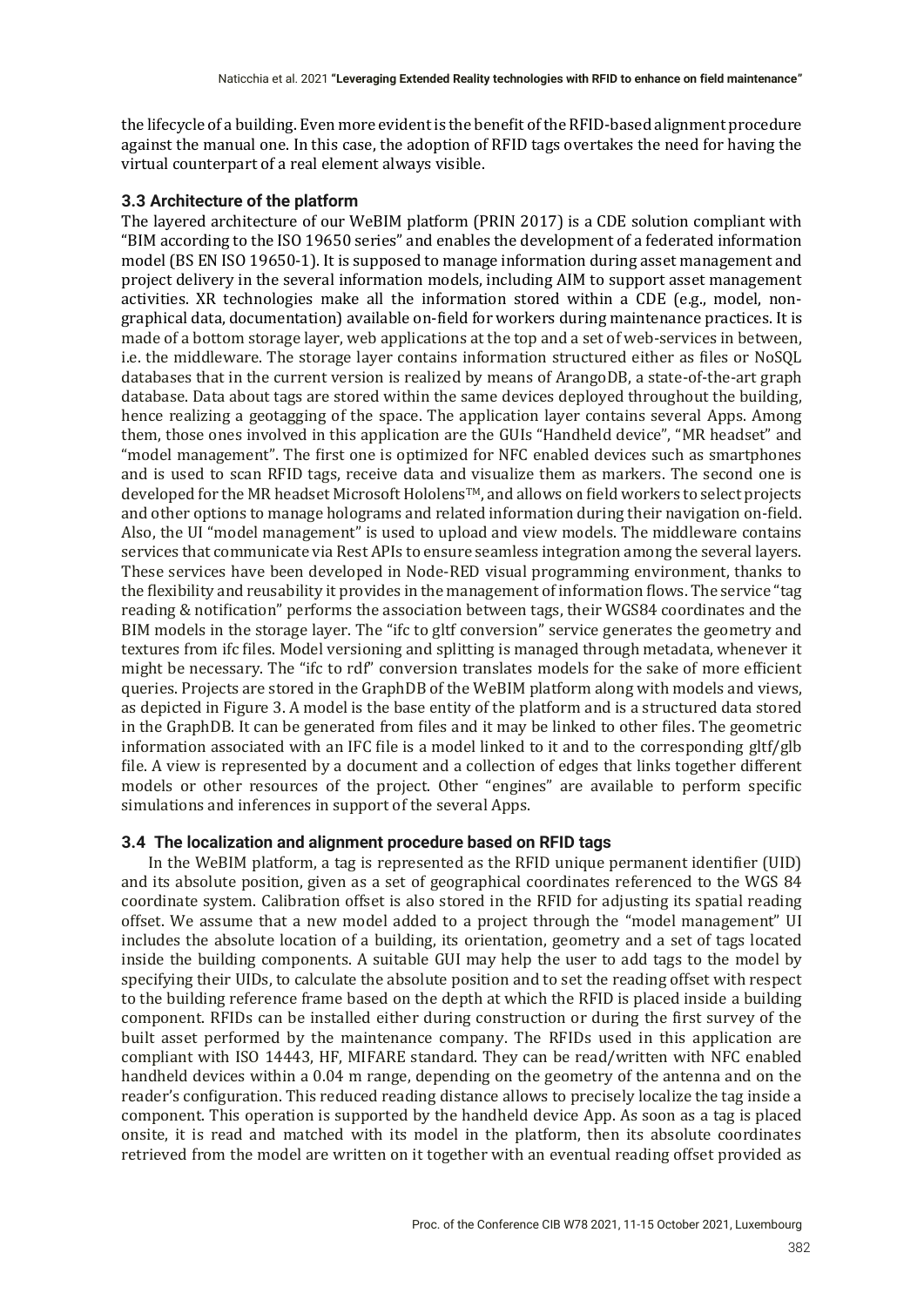input in the UI. In this way, each tag represents a persistent and absolute geographical reference. RFID tags, in fact, do not fade away nor degrade over time. After the first tag has been placed, the geometry is deployed from the platform to the MR headset App and aligned with the real building for exploring the environment and guiding the operator during the installation of the other tags. The relative coordinates of tags can be displayed over the real asset for the sake of a precise and quick positioning. As long as further tags are installed, the alignment can be refined. The selection of the geometry to be sent to the MR headset is made by filtering the objects of the model based on the location of the last tag.



**Figure 3.** Architecture of the WeBIM platform

Alignment of models with the physical world is made by visually localizing the handheld device that reads the tag and by calculating its relative position w.r.t. the model (Figure 4). The offset between its position in the model and its actual position is used for aligning models over the physical world. In case just one tag has been installed, the model orientation can be adjusted by exploiting the normal of the surface on which the tag is applied; in case at least two tags have been detected, their relative position is exploited for aligning the model around the vertical axis. For the sake of simplicity, but without loss of generality, the model is assumed horizontal since the inertial sensors of the MR headset are usually accurate enough to ensure this. The visual task of detecting the position of the handheld device when reading a tag is performed by showing a target image on the handheld device and by exploiting AR engines (like Vuforia) for precisely and quickly localizing image targets in space.

## **3.5 Experiments setup**

## **3.5.1 The use case presented in this paper**

The use case presented in this paper concerns an approach for responding efficiently in case of request of repair of the communication system in one of the sections of the DICEA Department at the Università Politecnica delle Marche (UNIVPM). This part of the department is served by the main switchboard that is located in the middle of the offices and that controls and provides several offices, desktop computers and servers with access to the Web (Figure 5). Both the gateway and the several units of the switchboard are arranged along several rows. In this case, the combined adoption of BIM and mixed reality for the execution of maintenance operations provides several benefits, such as increased efficiency of work order execution to access data and locate the related repair actions, and improved accuracy of data retrieval. Any field worker that is asked to respond to a failure and execute a work order must associate the served office or device with the corresponding switch among all the ones integrated in the switchboard (Figure 5). This task is usually quite time consuming. We assume that a BIM model of the asset has been provided and stored in the WeBIM platform. If this is the case, the field worker wearing Hololens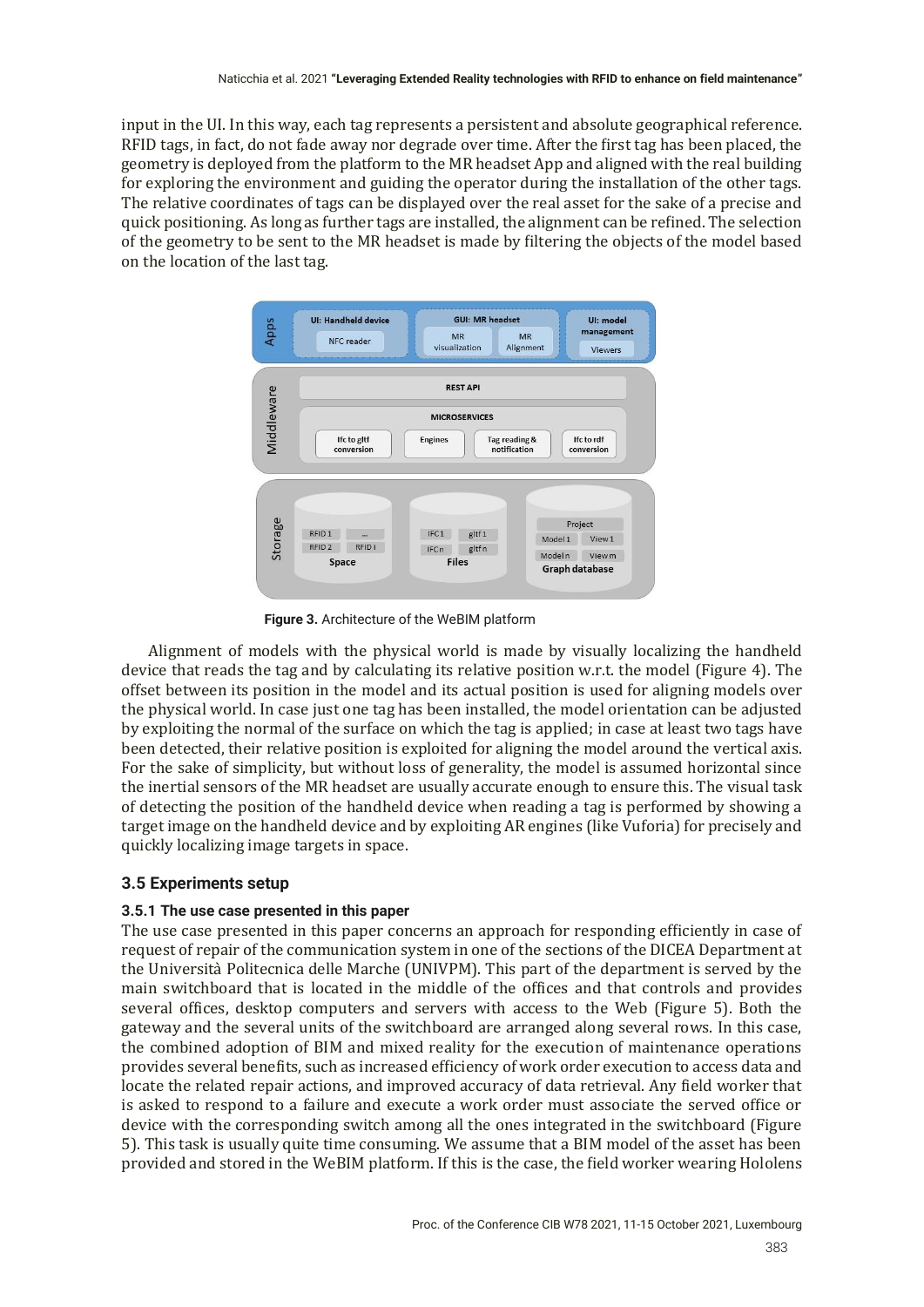is expected to display the virtual model superimposed over the real asset and automatically associate information about the connection between the device subject to a failure and the corresponding switch in the board. However, the first requirement determined by this approach, is that the field worker is allowed to quickly align the virtual model over the real building and that an accurate enough geometric alignment is pursued. This is dictated by the small size of the units of the switchboard, that still must be clearly discernible.



**Figure 4.** Conceptual schema of the Hololens application that is in charge of the alignment by means of RFID tags



Cross section view of the BIM model

**Figure 5.** The BIM model of the use case and the main switchboard of the communication system.

#### **3.5.2 Set up of experiments and implementation**

In order to validate the effectiveness of this alignment strategy, a serious game App has been developed in C# with Visual Studio 2019 Version 16.7.3 under Unity 2019.4.9f1 environment and compiled for x86 and deployed in Microsoft HoloLens 1.0. The whole app is based on the Microsoft Mixed Reality Toolkit 2.4.0 and Vuforia 9.7.5 for tracking image targets. The target is displayed on the handled device when reading NFC RFIDs. A translation service between IFC files and GLTF files has been developed for automatically generating models suitable for being displayed in a portable device. The GLTF objects are named with the IFC GUIDs so that it is possible to retrieve all the original IFC information by querying WeBIM platform. A web app runs on the smartphone for reading the RFIDs and sending data to the Hololens device.

The experimental setup is made of a Microsoft HoloLens 1.0 mixed reality headset that runs the serious game App, an NFC enabled smartphone as handheld device and four Metal MIFARE NFC RFIDs installed in front of the switchboard's case. When the operator in charge of a survey gets onsite, he wears the headset and runs the MR application. Then, the required first step is reading the first tag in a known position (Figure 6a), which allows the software to infer which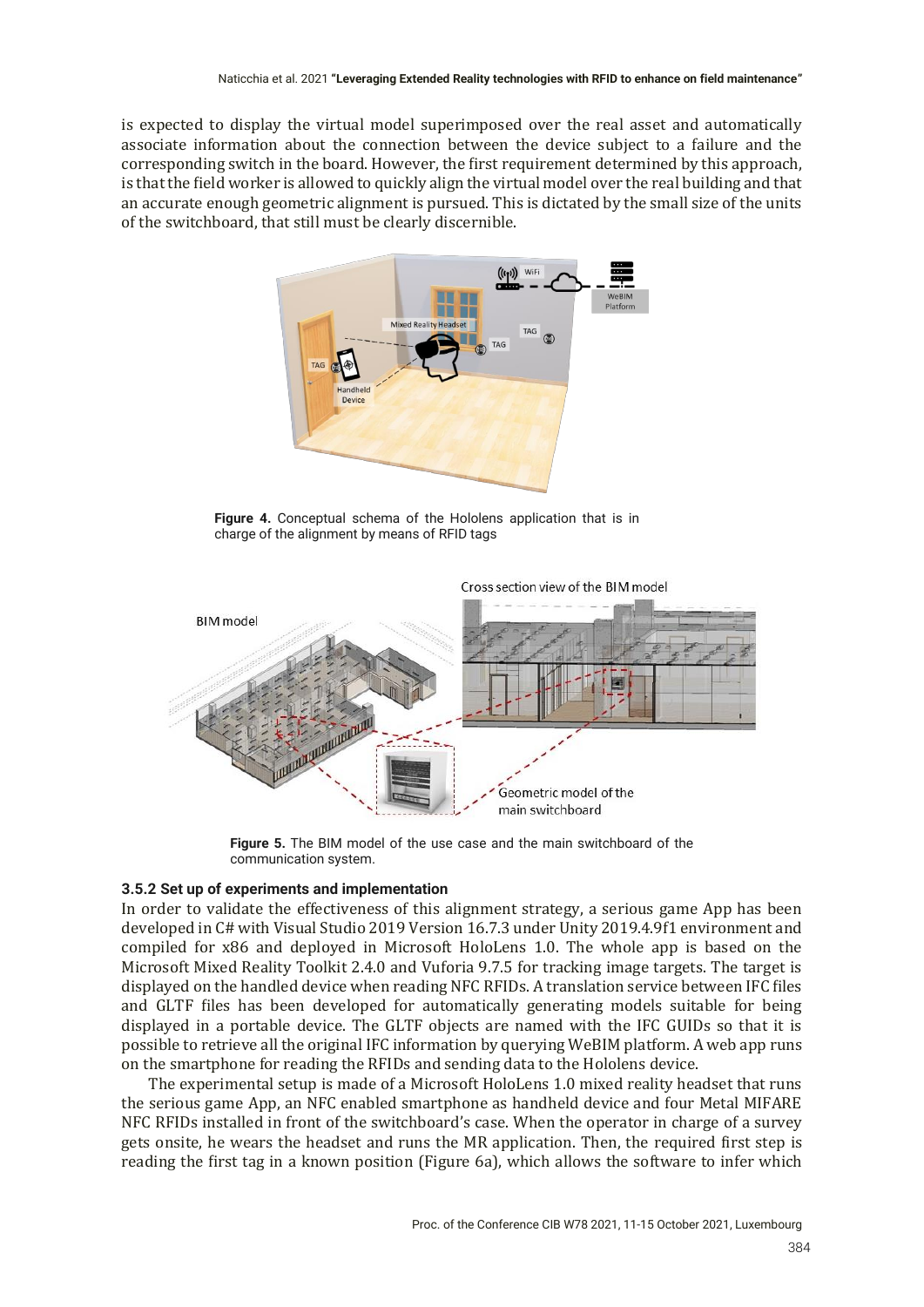model has to be loaded and placed in that position. As a result, the hologram of the switchboard appears overlapped over reality. The user is also allowed to slightly adjust the position of the hologram by moving the smartphone within the reading range of that RFID (Figure 6b). Once accomplished, the user taps the screen of the smartphone for hiding the image target and locking the corresponding tag position in the MR app. With the hologram of the switchboard, also the positions of the other RFIDs that can be used to further align the model. In our case, four RFIDs have been installed on the switchboard at the four front corners, but just two of them (the green rectangles in Figure 7a) have been used to achieved satisfactory accuracy (Figure 7b).

Once the holograms are aligned over the physical asset, the worker is allowed to display information retrieved from the virtual model over the real entities subject to maintenance/renewal operations. He may even query the model to see which building rooms are served by specific devices and to directly access the configuration/monitoring page of the switchboard by means of hand gestures.



**Figure 6.** Third person view of the worker (a) that reads an RFID placed on a corner of the switchboard by using an NFC enabled smartphone. First-person view (b) of the system's switchboard where a target image is displayed on the smartphone that is localized by the Hololens app (red rectangle) and aligned with the tag on the model (overlapping gray rectangle).



**Figure 7.** First-person view (a) of the whole switchboard once aligned by reading two tags (green rectangles) located at the bottom front side of the case. Closeup first-person view (b) of the devices inside the switchboard. Cable connections and other details not present in the model can be seen as overlapped.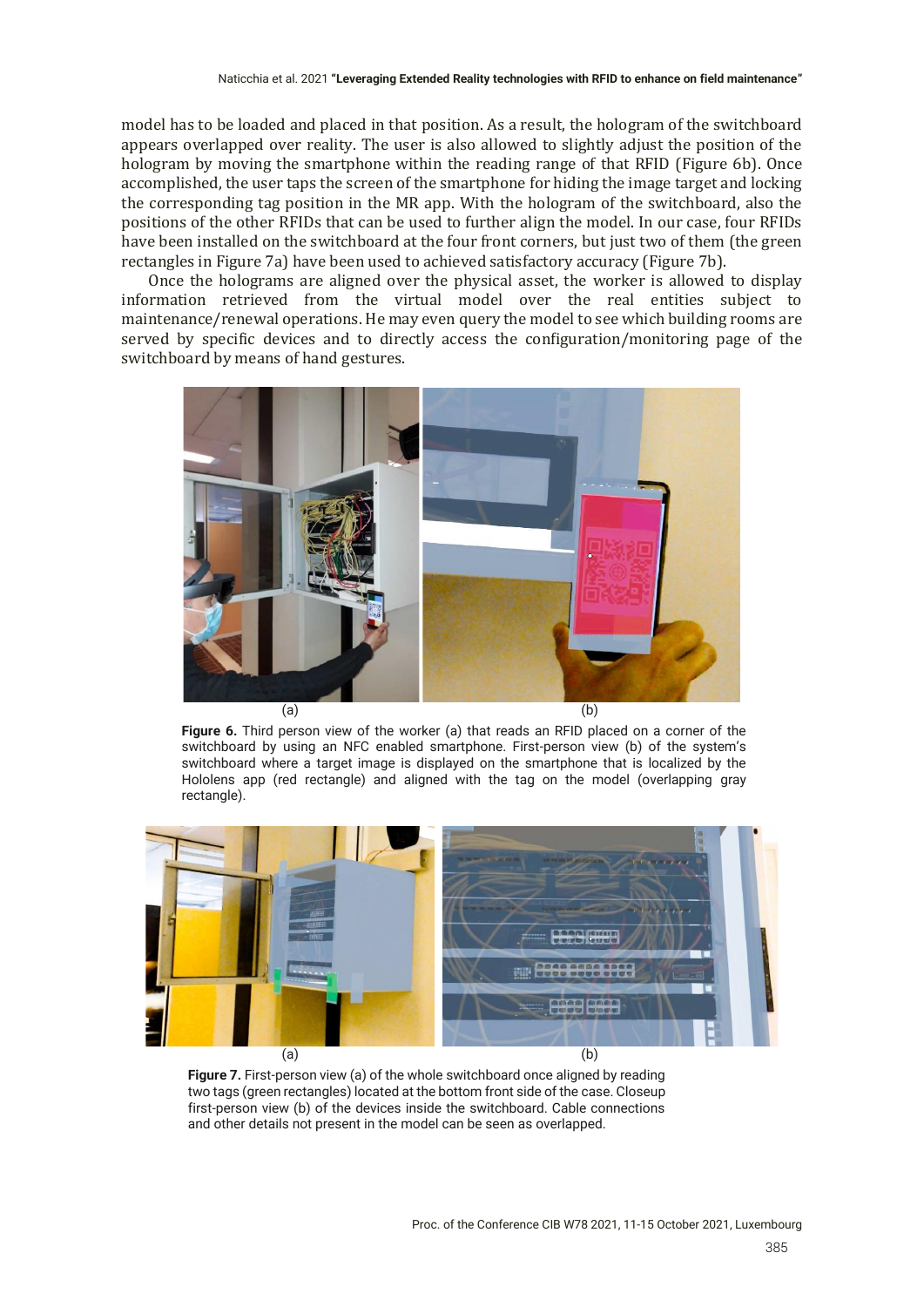## 4 Findings

As described in the previous section 3.5, the proposed workflow for RFID-based model alignment through MR (see Figure 2) has been put in place assuming, as use case, the first steps of the maintenance process for the main switchboard of the communication system. In fact, integrating MR technology with the WeBIM platform enables a real-time linking of virtual models, overlaid to its physical counterpart thanks to the Hololens, with the corresponding functional model. The operator, standing in front of the main switchboard, can learn what components make the communication system and all related information stored within the CDE. As a consequence, the efficiency of repair and maintenance work orders is expected to be considerably improved.

As can be inferred by Figure 7, maintenance operations require that the virtual components accurately overlap their physical counterpart. In order to make this possible, an accurate and smooth BIM model alignment is required. In Figure 8 the RFID-based model alignment result is shown. As the border of the switchboard is 2 cm wide and the misalignment is approximately as large as half of that border, we can state that the final accuracy is no lower than 2 cm. This slight deviation can be due either to errors in the alignment procedure or to some installation issues (e.g., the real case could be slightly tilted). Figure 7 demonstrates that the proposed method, as opposed for example to the manual one, does not require the loading of the entire BIM model, reducing the related computational effort and speeding up operations. In addition, the RFIDbased method works also if the virtual component, assumed as reference, does not have a physical counterpart in the real world. In addition, RFID tags are not required to be visible and can be embedded within building components, keeping their position unvaried over time.



**Figure 8.** Accuracy assessment. The border of the box is not fully overlapped with its model. This can be due both to errors in the alignment procedure and to some installation issues (e.g., the real box could be not exactly horizontal).

## 5 Conclusions

In this paper a new approach for virtual BIM model alignment over physical assets through MR has been proposed. This approach exploits the use of RFID tags embedded in the real asset and handheld devices (e.g. smartphones). Among the many advantages provided by this approach we cite the chance of executing the procedure without concurrent displaying of the virtual model, the geotagging of space and the nature of tags as devices permanently embedded in buildings. This approach was integrated in a platform for the management of BIM models and was showcased in an application regarding the execution of a work order in the repairing of a communication switchboard. Future research is needed in order to overcome some limitations that have been highlighted in the paper. The first is that accuracy is still dependent on the positioning of tags and on the relative position between a tag and the NFC reader. The second one is that on-field workers must be given the opportunity to edit and enrich the model while working on-site. The third one is relative to the need for management of non-geometric information.